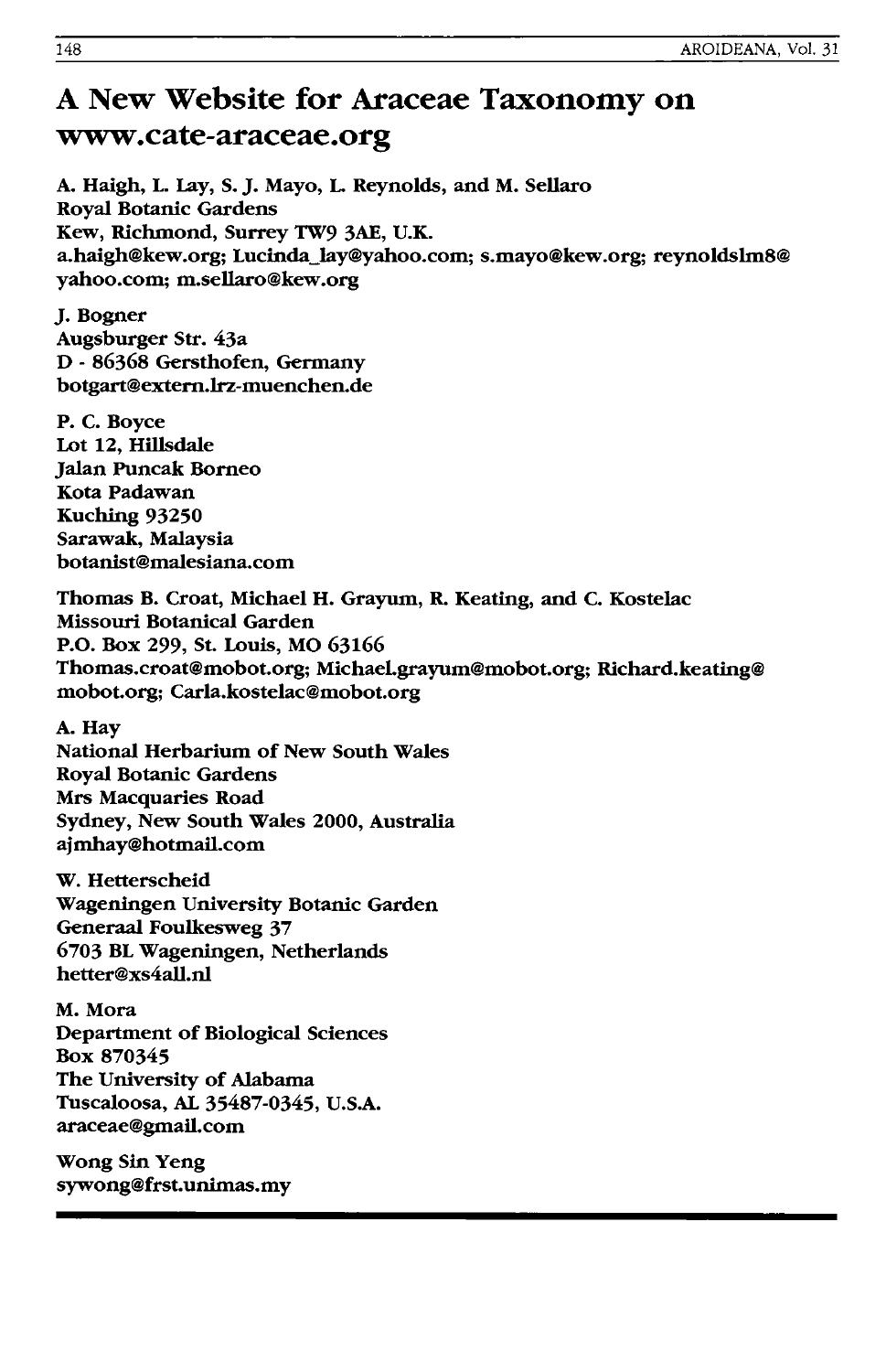## **ABSTRACT**

The development and current progress of the Cate-Araceae website is described and its relation to the aroid community discussed in the context of rapidly developing initiatives to migrate traditional descriptive taxonomy onto the internet (E-Taxonomy).

## **INTRODUCTION**

The website of the International Aroid Society and its associated mailing list Aroid-I is a key achievement of the Society and its supporting community. It is a dynamic and attractive social space in which people who are interested in aroids feel comfortable to tell other people about their interests and find out more, especially by just asking for help. The success of the site is very obvious in this respect and it is moreover a lasting success. Everyone knows that there is just one place on the internet  $-$  http://www. aroid.org/ $-$  where you can find out all about aroids. It is easy to see that it isn't just the site but also the community that it links together which is of great significance in the context of the revolution that the internet is bringing about for biodiversity studies, including taxonomy.

Getting taxonomy onto the internet is a rapidly growing activity which is now being taken seriously by major biodiversity institutes around the world. The biggest initiative to appear so far is the global-scale *Encyclopedia of Life (EoL)* (http://www. eol.org/) project inspired by Prof. E.O. Wilson of Harvard University and now an international consortium. All such projects argue that the prime task for taxonomists today is to make taxonomy visible on the internet and transform classification into a "rolling" continual-update facility in which information for species is available at a mouse-click, in the most up-to-date form, to everyone, all the time. Going even further are those projects which aim to make it possible for anyone to contribute to biodiversity websites and thus enrich them, in much the same way as Wikipedia (http:// www.wikipedia.org/). It is clear from these

visions that there is great potential to make traditional taxonomy a much more exciting, collective and dynamic activity than ever before. But one common discovery that most E-Taxonomy websites make early on is that without an interested community, ready to focus on the web-delivered information, it is difficult to create the desired inter-activity. Scientists who are engaged in this area all agree that the hardest job is not the technology, but engaging the human community, *i.e.* making it attractive for taxonomists, natural historians, plantspeople, ecologists, horticulturists and anybody else who is interested, to actually engage regularly with the website and turn it into a living breathing community space.

The project described here  $-$  Cate-Araceae  $-$  is thus a direct response to the existence of the aroid community that finds its expression through the lAS. If it succeeds, it will be because of the community that the lAS has created and sustained. The idea for an additional website for aroids focussing on formal species taxonomy initially arose from discussions between Tom Croat (Missouri Botanical Garden) and Simon Mayo (Royal Botanic Gardens Kew) in 2003. They were primarily seeking a mechanism which would bring about a more effective integration of effort between aroid taxonomists dispersed around the world  $-$  a means for collaboration, badly needed for the big genera which are beyond the reach of any one person to revise effectively. They reasoned that greater aggregation of the aroid taxonomic experts was the key to providing high quality information to support global facilities like Global Biodiversity Information Facility (http://www.gbif.org/). International Plant Names Index (http://www. ipni.org $\ell$ ), and many other such global information projects, of which EoL is a more recent example. The first step in making this idea concrete was a project to make an internet-accessible key to the species of *Philodendron,* something never previously attempted. Marcela Mora (Bogota, now at the University of Alabama), led this project from 2005 with funding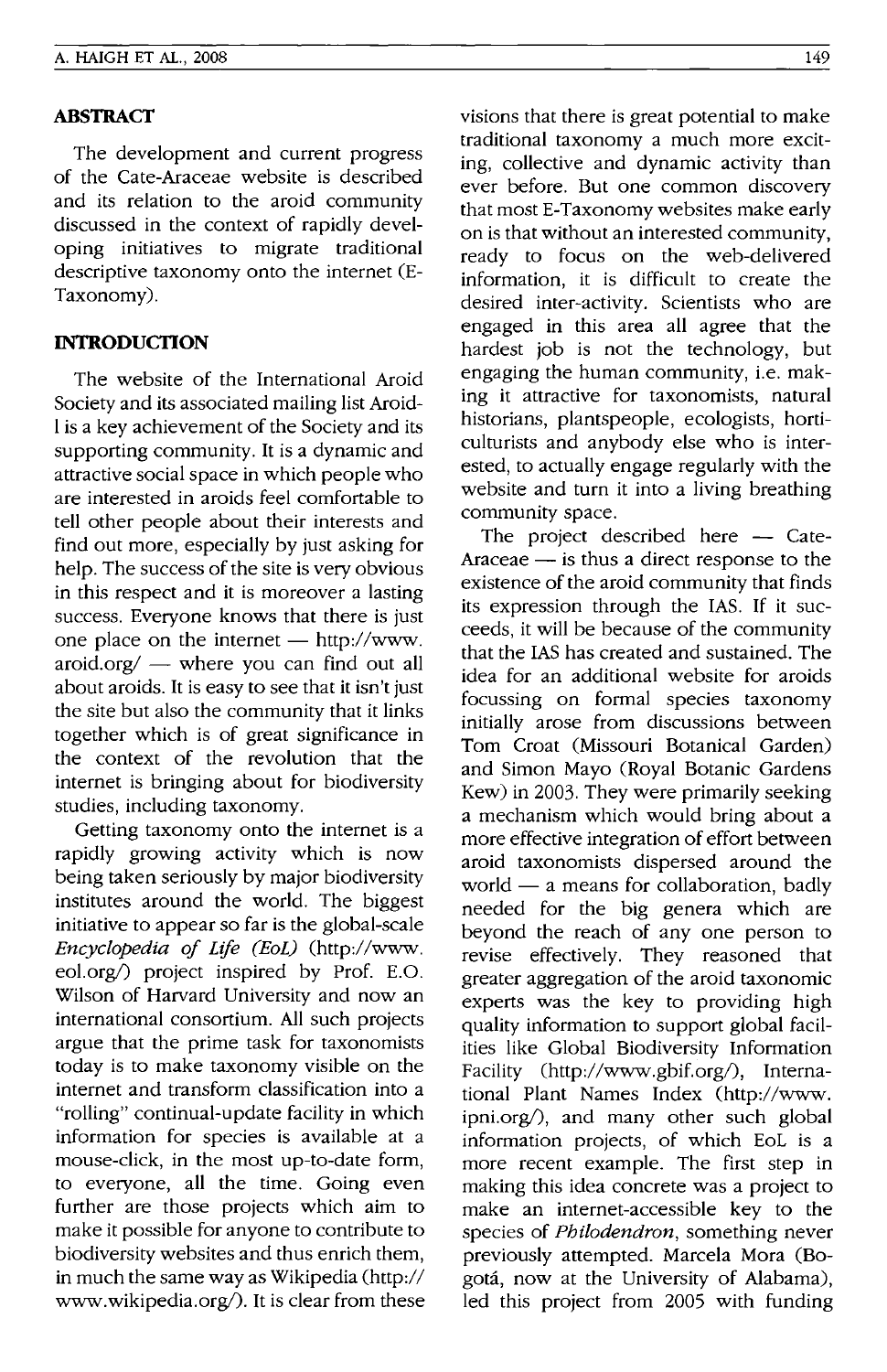mainly from the Kew Latin America Research Fellowships Programme (KLARF), working both at Kew and Missouri Botanical Garden before starting on her PhD studies at Tuscaloosa in 2007. The logic of this key-writing project was not only the need to provide an identification tool of some sort, but also a means to navigate the existing tangled knowledge of a very large genus, to narrow down alternatives and establish groups of species and a geo-

graphical scope on which botanists could begin new projects of taxonomic revision; i.e. the key as a research tool as well as a service. The chance to set up a more ambitious

version of the original idea came with the CATE project (Creating a Taxonomic e-Science). CATE is a feasibility study for a particular view of how to deliver revisionary taxonomy through the internet, first articulated clearly by Charles Godfray (2002), a British evolutionary population biologist and entomologist. There are two key ideas in Godfray's vision. First is the notion of peer-reviewed consensus taxonomy - that is, the cooperation of taxonomists to produce, maintain and update, on a permanent basis, a single agreed version of the taxonomy of family-level taxa like the Araceae. This is a response to a widely expressed and urgent demand from many sectors, including biodiversity and conservation science, horticulture, forestry and agronomy. The second point is continual update: the websites need to focus the taxonomic experts permanently on maintaining and developing the information content so that users can be sure of access to the current best scientific estimate of the family taxonomy. In order to achieve this, of course, the taxonomic community has to organize itself in such a way that this focus is achieved and maintained, and discovering how to do this is a major challenge.

Planning for CATE began in 2004 and funds from the UK's Natural Environment Research Council (NERC) were granted in June 2005 for a three-year period. The project began later that year as a consortium led by the Natural History Museum London, with the Royal Botanic Gardens

Kew and Imperial College London, later replaced by the University of Oxford (http://www.cate-project.org). CATE has created websites for two model groups, the Sphingidae (hawkmoths, http://www. cate-sphingidae.org) to represent the Animal Kingdom and the Araceae for plants (http://www.cate-araceae.org). Besides bringing together comprehensive taxonomic information for each family, the project's major goal is to build the software framework needed to make it possible for the taxonomists to carry out on-going revision of the uploaded information. So the three ingredients of the project are: 1) create the initial information for each species and mount it on the web; 2) create the software tools to update and change the content; 3) attract the taxonomic community to focus part of their revisionary effort onto the website.

## **THE ARACEAE WEBSITE**

Taxonomists have the most vital role in the CATE vision, particularly in proposing changes, such as the addition of new species or synonyms, which must be published in hard copy before they can be incorporated, because of the rules of the International Code of Botanical Nomenclature (McNeill et al., 2006). However, the system will be open to anyone to make contributions, for example, a distribution record, images, previously unrecorded observations and so on. These can add significant taxonomic information to species treatments.

Maintaining the quality of the information content is important to the credibility of the site. Contributions and proposals for change can be reviewed online by anyone; however, for more complex, technical or extensive material, moderators will be asked to prepare reviews by the editorial group. The taxonomic revision on the website will also be regularly versioned. This means a time series in which the current version replaces previous ones and the old versions are dated and archived and remain available for consultation. Newly accepted changes to the revision will thus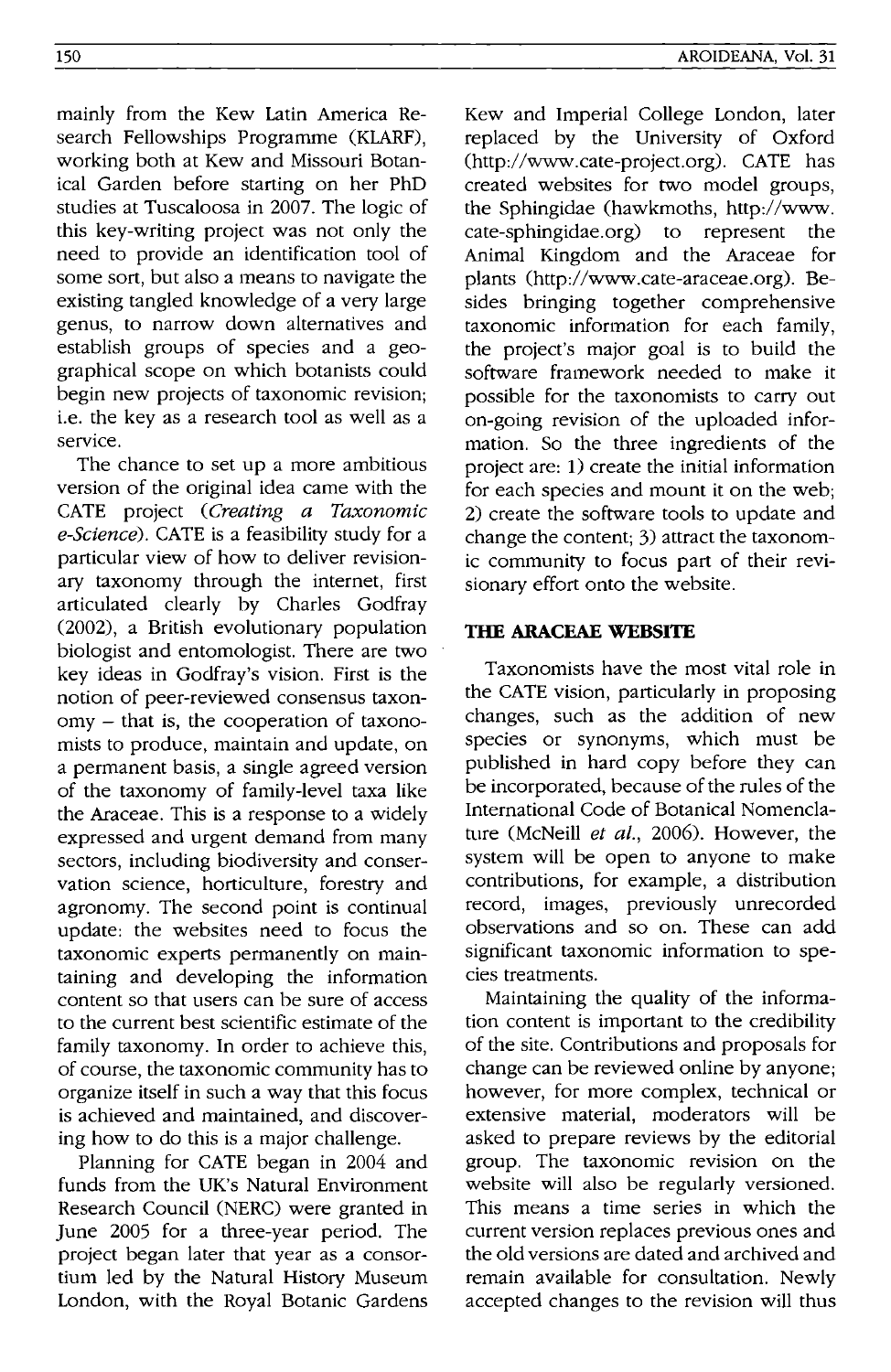be incorporated into the next version as part of an organized work flow. Any proposals that are not accepted by the editorial group will nevertheless be posted on the site, as alternative hypotheses and attributed clearly to their authors. In effect, any kind of contribution can therefore be viewed as a form of electronic publication.

### **CURRENT PROGRESS**

The Araceae website is built on a framework of nomenclatural data provided by the World Checklist for Selected Plant Families, (http://www.kew.org/wcsp/), which is a benchmark list of currently accepted species and synonyms. During the first year of the project this data was transformed into web pages, one for each accepted genus, species and infraspecific taxon, along with the associated information on synonymy, literature references and geographical distribution. Thus we were able to create quite rapidly a complete set of "skeleton" species and genus web pages for the family.

These taxon pages are now being populated with additional descriptive data edited from the current literature, including detailed morphological descriptions, images, information on type specimens and habitat. The format is different from the typical printed monograph, however, with the information divided into different screens via tabs; so the main page for a given taxon includes photographs, a short paragraph on its distinguishing features and distribution information. By scrolling through the tabs, more detailed information is available (Fig. 1). In the future new data fields can be added to include new topics where needed. The data can be searched by taxon and by geographical region, up to level 3 (corresponding approximately to country or state) of the World Geographical Scheme for Recording Plant Distributions (http://www.tdwg.org/ standards/109/).

Currently, full descriptive information can be found for all genus pages (including the Duckweed genera of Lemnaceae, now incorporated into Araceae), and for species pages in the genera *Amm, Hapaline, Pothos, Pothoidium, Pedicellamm* and *Colocasia.* By the end of 2008, there will be full to reasonably full (depending on current knowledge) information for all species pages of *Anthurium, Philodendron*  and all African species (ca. 200 spp.). The *Flora Malesiana* organization and the specialists who are co-authors of the *FM*  Araceae treatment (much now completed but still unpublished) have generously allowed CATE to use some of their information already, and opened the way for further fruitful collaboration; this is very important as the *Flora Malesiana* area includes a very important part of aroid diversity.

The Cate-Araceae site team are also putting much effort into the preparation of illustrated interactive identification keys built in LUCID3 software (http://www. lucidcentral.org/). Web-enabled keys give botanical identification a whole new dimension to explore and the opportunity to make identification of species and genera much more image-based and less dependent on cumbersome terminology. Using the *Genera of Araceae* key as a starting point (Mayo, Bogner & Boyce, 1997), a new key matrix and rich variety of illustrations (Fig. 2) of characters have been created (by Anna Haigh), resulting in the first practical, user-friendly, comprehensive generic key to Araceae. An illustrated key to the genus *Amm* (written by Anna Haigh) based mainly on Boyce (1993) and Boyce (2006), is also online. Major developments in the coming months will be keys to the two largest genera of Araceae, *Anthurium*  including 790 species, written by Laura Reynolds, Tom Croat and Anna Haigh, and *Philodendron* by Marcela Mora, Tom Croat and Simon Mayo, including over 400 species. Lucinda Lay and Anna Haigh are currently preparing a key to all the aroid taxa from Africa which is planned for release by September 2008. Geographical data is included in the keys, allowing users to narrow down their search quickly to a short list of species using just a small number of illustrated characters. Further refinements to the identification may be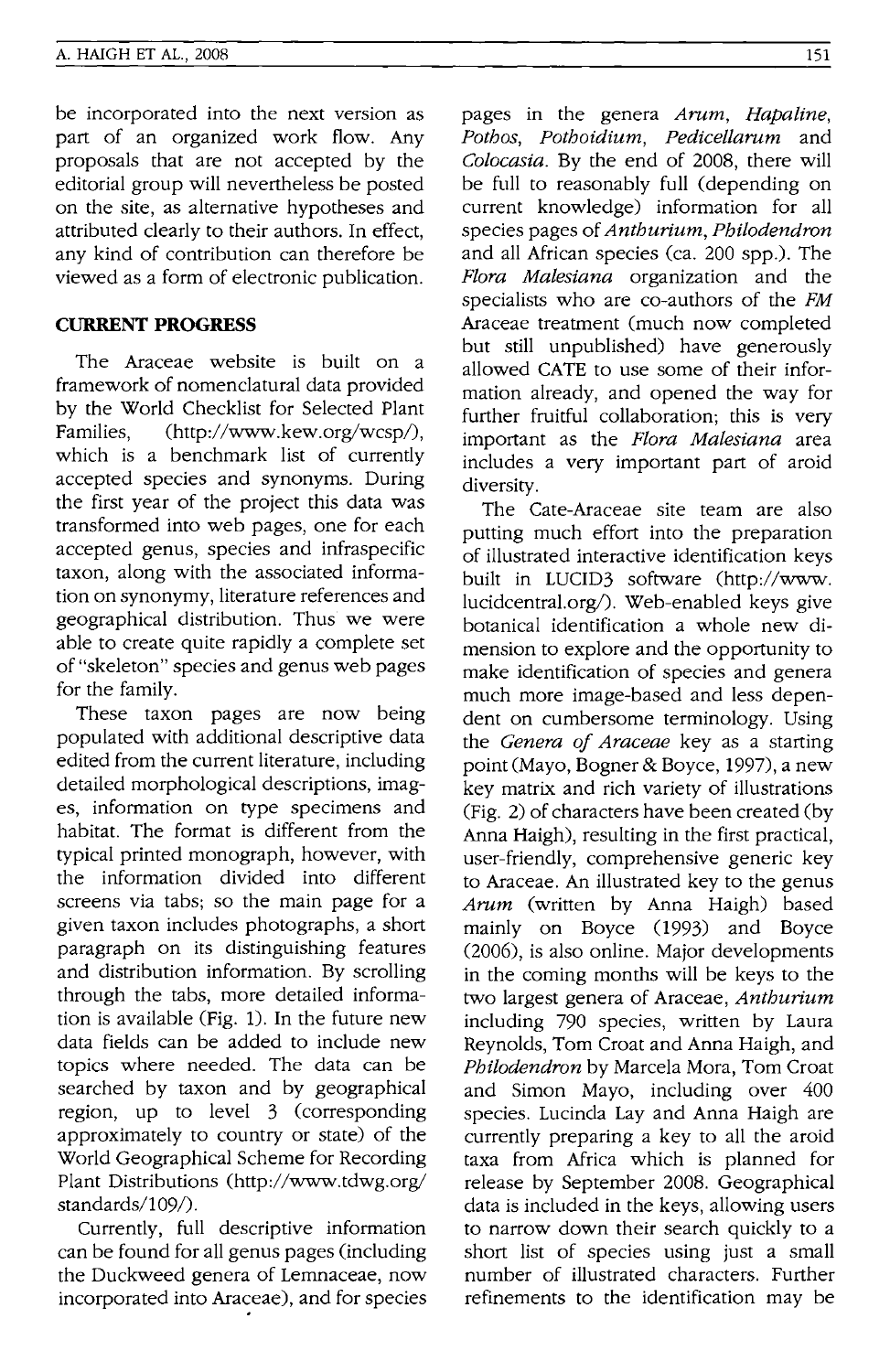

Fig. 1. An example of a taxon page on www.cate-araceae.org.

made using more specialist characters or simply by comparing with the data on the webpages.

## **THE ARACEAE NETWORK SITE (HTTP://SCRATCHPAD. CATE-ARACEAE.ORG/)**

The current phase of populating species and generic web pages and preparing keys can be viewed as essentially a first stage: the creation of a point of departure for more refined and reliable taxonomic treatments in the future. The second stage is the gradual engagement of taxonomists and others who are able to contribute, to

enrich, refine and improve the taxonomic descriptions, knowledge of geographical ranges, diagnostic character variation, etc. New taxa will be described and old ones synonymized; phylogenetic studies will result in changes to the classification at various levels. These changes and developments require a system of review and evaluation by the aroid taxonomic community and the website allows anyone with a stake in aroid taxonomy to make their views known.

The long-term goals of Cate-Araceae thus require that some kind of organizational process be undertaken within the community by means of which taxonomists can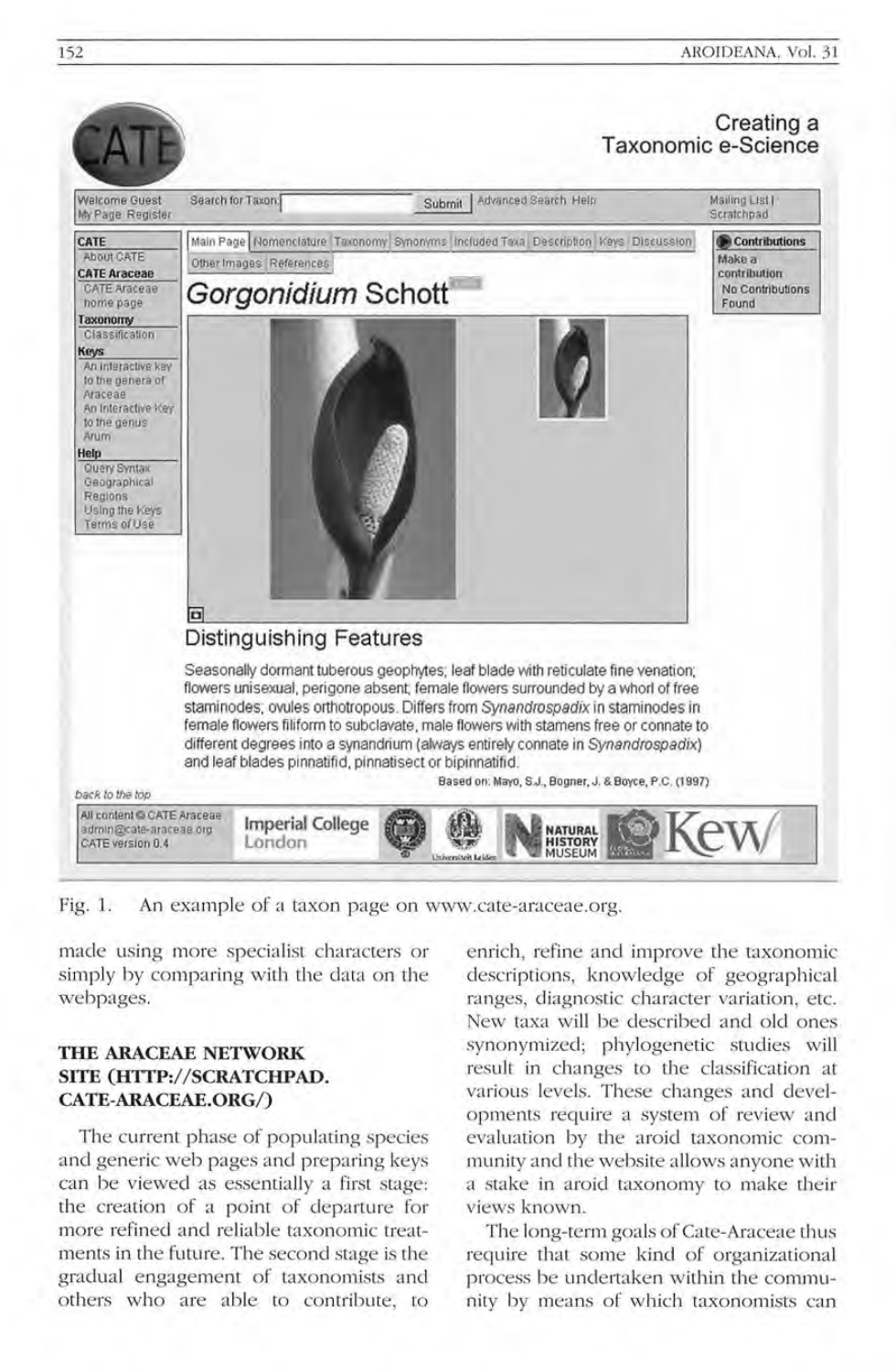

Fig. 2. A screenshot of the interactive key to the Genera of the Araceae.

pa rticipate and influence outcomes in a just and transparent manner. This process has only just begun. At the outset of the project, a group of aroid botanists lent their support by agreeing to become members of the Araceae Expert Advisory Team: Alistair Hay (Australia), Dan Nicolson (USA), David Scherberich (France), Denis Barabé (Canada), Eduardo Gonçalves (Brazil), Jin Murata (Japan), Josef Bogner (Germany), M. Sivadasan (India), Marc Gibernau (France), Peter Boyce (Sarawak, Malaysia), Simon Mayo (UK), Tom Croat (USA) and Wilbert Hetterscheid (Netherlands). In addition, the authors of this paper include other botanists who are contributing information or who have participated already in planning discussions for Cate-Araceae. Other colleagues in USA and Brazil , including Monica Carlsen, Marcus Nadruz, Cássia Sakuragui, Ivanilza Andrade and Maria de Lourdes Soares, have given their support to the project.

Recently a forum site has been established (Araceae Network, http://scratchpad. cate-araceae.org/) to foster the further involvement of aroid taxonomists and any other interested people in the Cate-Araceae project. The objectives are to foster a supportive environment on the internet through which the taxonomic community in particular can debate and reach agreement on topics which are important for developing the consensus taxonomy of aroids. These include technical subjects like character state terminology but also organizational ones such as how the editorial and review roles needed for the CATE website can be legitimately and fairly assigned so as to promote a progressive and inclusive climate for taking the web revisions forward into the future. In addition, users can create a profile for themselves, showing for example their areas of interest and listing their publications.

The aim of the Cate-Araceae project is to complement the fine work that the International Aroid Society has been doing now for over 28 yr in improving knowledge of the fascinating family of aroids. As we envisage it, the Cate site will be able to contribute primarily two major resources. First, it will function as a mechanism to produce a "rolling" consensual taxonomy which can form the foundation for other information on aroids. It is intended that